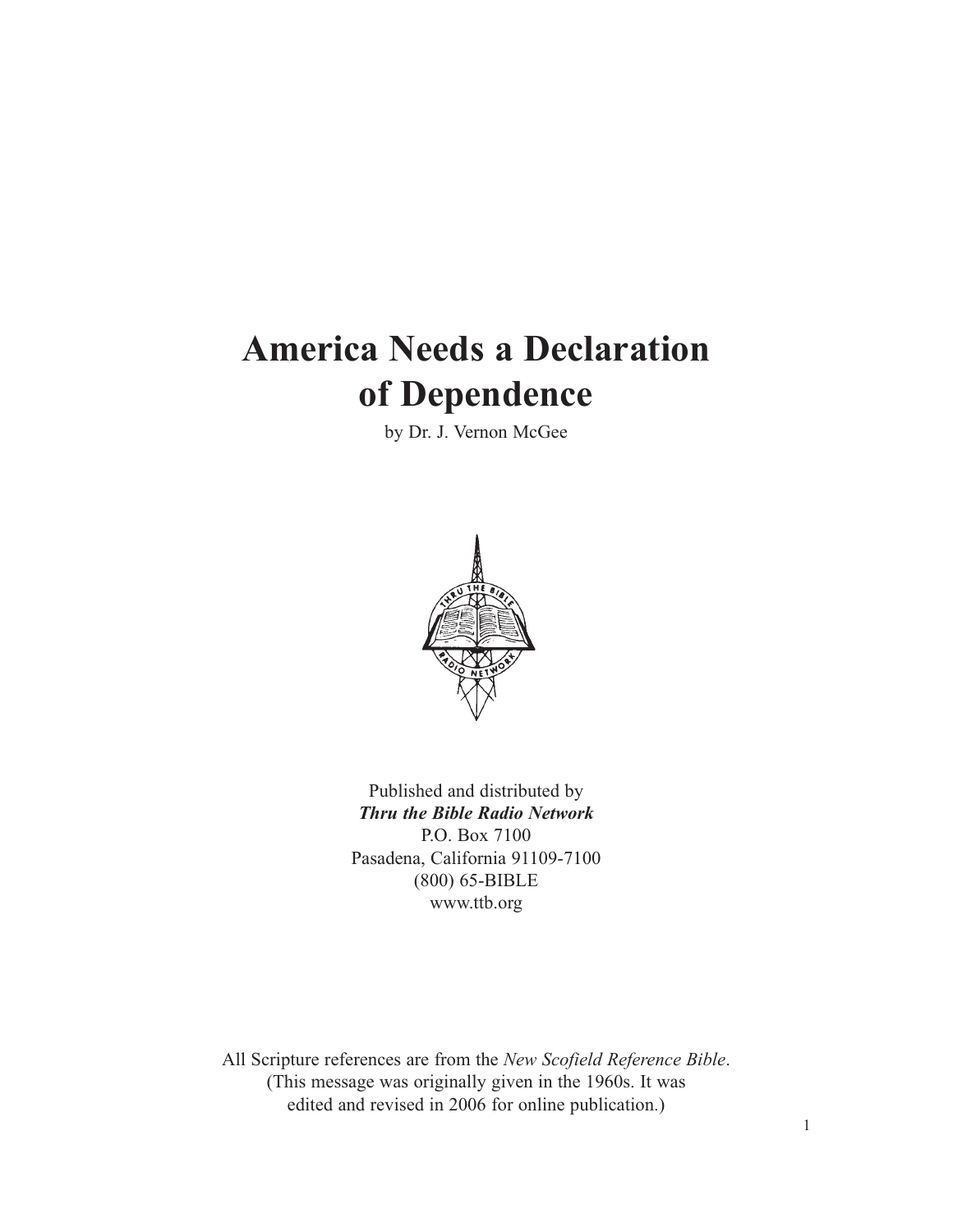Isaiah lived in a time of tension that bore many striking similarities to these days in which we live. Catastrophic events and cataclysmic judgments were taking place in rapid succession and on a global scale. The international scene presented a crisis on many fronts. There was upheaval in the social order. Lawlessness abounded on every hand.

A new nation had arisen in the north and it was moving to world domination. That nation was Assyria. It was the most brutal nation that ever put an army in the battlefield — so much so that, according to history, when it was known that the Assyrian army was advancing upon a town, the entire population would commit suicide rather than fall into the hands of the brutal Assyrians. Nations were falling before their advance like overripe fruit. Already the northern kingdom of Israel had been taken captive, and the southern kingdom of Judah was in a precarious position. Outside the city of Jerusalem, this tremendous army of 185,000 Assyrians was camped and demanding its surrender.

In that dire, desperate, and difficult day, King Hezekiah entered the temple, and he turned to God in prayer. God responded by sending to him His prophet Isaiah with the amazing statement that the army of Assyria would never set foot in the streets of Jerusalem; they would not cross the threshold of any of its numerous gates; and not an arrow would be shot into Jerusalem by any member of that 185,000-man army! Now you can well understand how some trigger-happy Assyrian soldier might shoot an arrow by chance over the wall. But he did not, because God had said not one arrow would be shot into the city. God in His mercy was sparing the nation of Judah.

# *Then the angel of the LORD went forth, and smote in the camp of the Assyrians a hundred and four-score and five thousand; and when men arose early in the morning, behold, these were dead.* (Isaiah 37:36)

However, God did not absolve the people of Judah from their responsibility to Him. They were guilty before Him. God warned them that He was preparing another nation down by the banks of the Euphrates River, Babylon by name:

# *And of thy sons that shall issue from thee, whom thou shalt beget, shall they take away; and they shall be eunuchs in the palace of the king of Babylon. Then said Hezekiah to Isaiah, Good is the word of the LORD which thou hast spoken. He said, moreover, For there shall be peace and truth in my days.* (Isaiah 39:7, 8)

When Babylon was ready, they marched into Jerusalem, stripped the temple and all the city of its wealth, burned the city of Jerusalem, and took God's people into captivity — all this because Judah had persisted in sin and refused to repent.

God had recorded in the Book of Isaiah (over a century before the captivity took place) that He was giving Judah another chance. He's now calling them into court, and He calls the whole world to witness. He holds His people before the bar of justice, and in essence He says, "I want to give you an opportunity to answer the charge. I want you to hear My verdict. I want you to be able to throw yourself on the mercy of this court."

#### **Come To Court**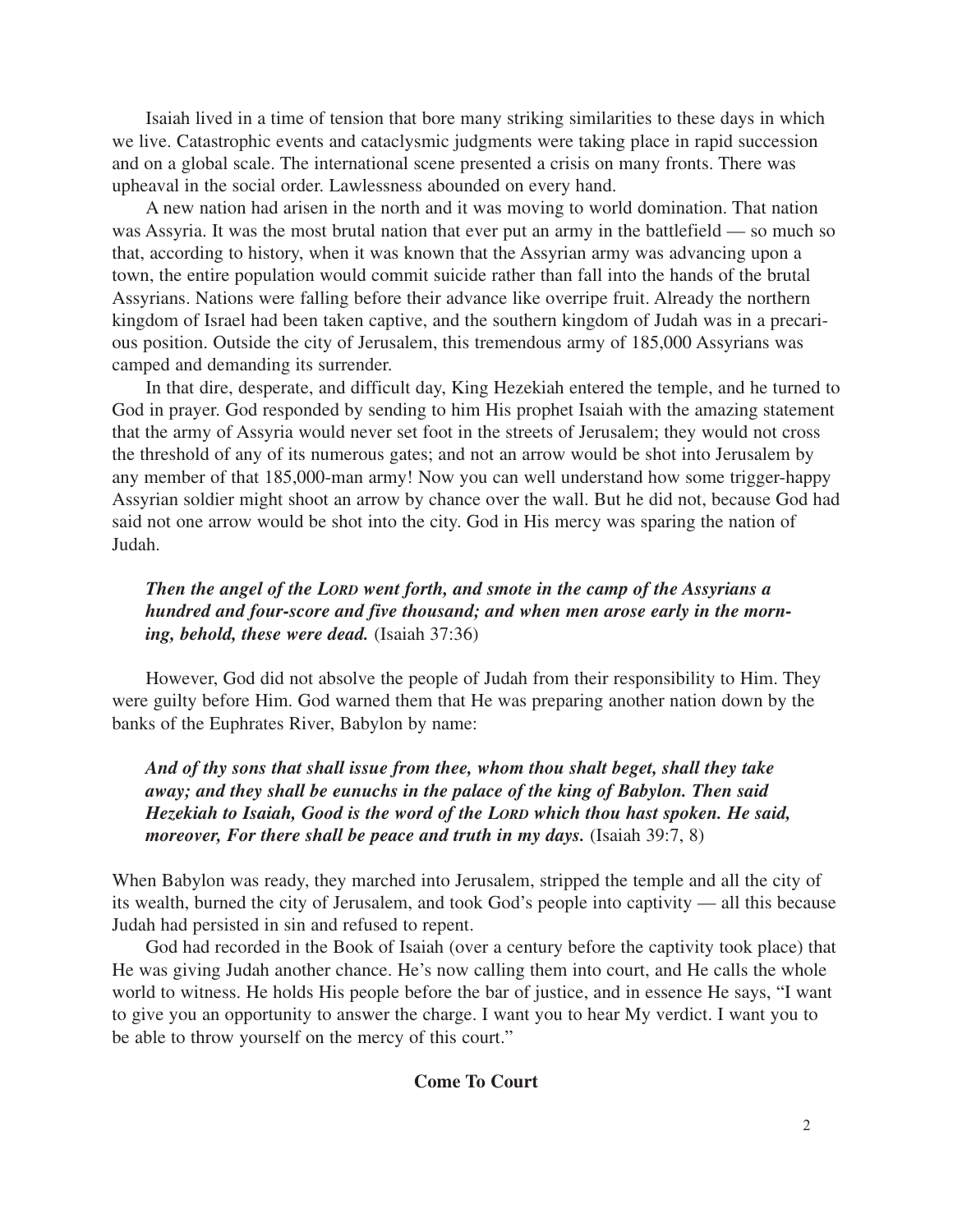Now in our day God still invites the world to come into the courtroom to see if He was just in all that He did. It would be well for our generation, which has such a warped viewpoint of God, to go into court and see Him on His throne of judgment. And may I say that when we do this we will learn two things that this generation needs to know. First, that He is a God of judgment. And the second thing is that God is also merciful, that anyone who comes into His court and is declared guilty can throw himself on the mercy of the court and absolutely be forgiven.

Now that's contrary to contemporary thinking. The present-day thinking of the world has removed God from His throne of judgment and has divested Him of His authority as the moral ruler of this universe. He's been bowed to the edge of the world and pushed over as excess baggage, with the assumption that we do not need Him today at all.

I've been very much interested in seeing what the atheists are doing. There is a magazine called *The Humanist* put out by an atheistic outfit. The editorial writer is a rather brilliant fellow. Some of the other articles are rather pusillanimous, in that they very frankly state that we today do not need God at all. He is not needed in the universe.

Also there is a book titled *Atheism in Our Time*. It is written by Ignace Lepp, who was for twenty-seven years an atheist and a very cogent thinker. He divides atheism up into categories: neurotic atheism — that's what we have here in Los Angeles — and Marxist atheism, which at that time was known as spiritual atheism. But he says that the new atheism does not bother to debate with Christianity. It self-confidently proclaims the death of God and man's freedom from supernatural authority. It seeks to build a radically natural civilization without reference to any kind of transcendence.

Now that is the type of thinking that walks our campuses and places of business, and it goes down the streets of our cities today. Atheism is growing by leaps and bounds.

Now, therefore, I'm not being irreverent when I say that the teaching of the 1960s has given us a warped conception of God. It paints Him as nothing more than a toothless old man with long whiskers, sitting on the edge of a fleecy cloud with a rainbow around His shoulders, overwhelmed with mushy love slopping over on every side, and He does not have enough backbone to swat a fly or crush a grape. May I say to you, that may be modern man's notion of God, but it's not the God of the Bible.

#### **Who is God?**

The God of the Bible is the Almighty God. He is still the moral ruler of His universe. He is still upon the throne of justice — He has not abdicated — and He punishes sin. This universe is operating for Him and not for man at all. He today is the One who is to be pleased, and everything must be for His glory or it must ultimately be exterminated and put out of His universe.

Back in the song of Moses (Exodus 15), which the people of Israel sang after they crossed the Red Sea, there is an expression that keeps recurring in my mind — "Jehovah is a man of war." Yes, He is! And He will not compromise with sin. He will not accept the white flag of surrender. He is moving forward in undeviating, unhesitating, and uncompromising fury against it. There would be hope today for man if he, with Isaiah, could see "the Lord sitting upon a throne, high and lifted up" (Isaiah 6:1). The picture that man has today of God is blasphemous. He is the moral ruler of this universe.

Now I want you to notice the setting of the stage for God's message to His people: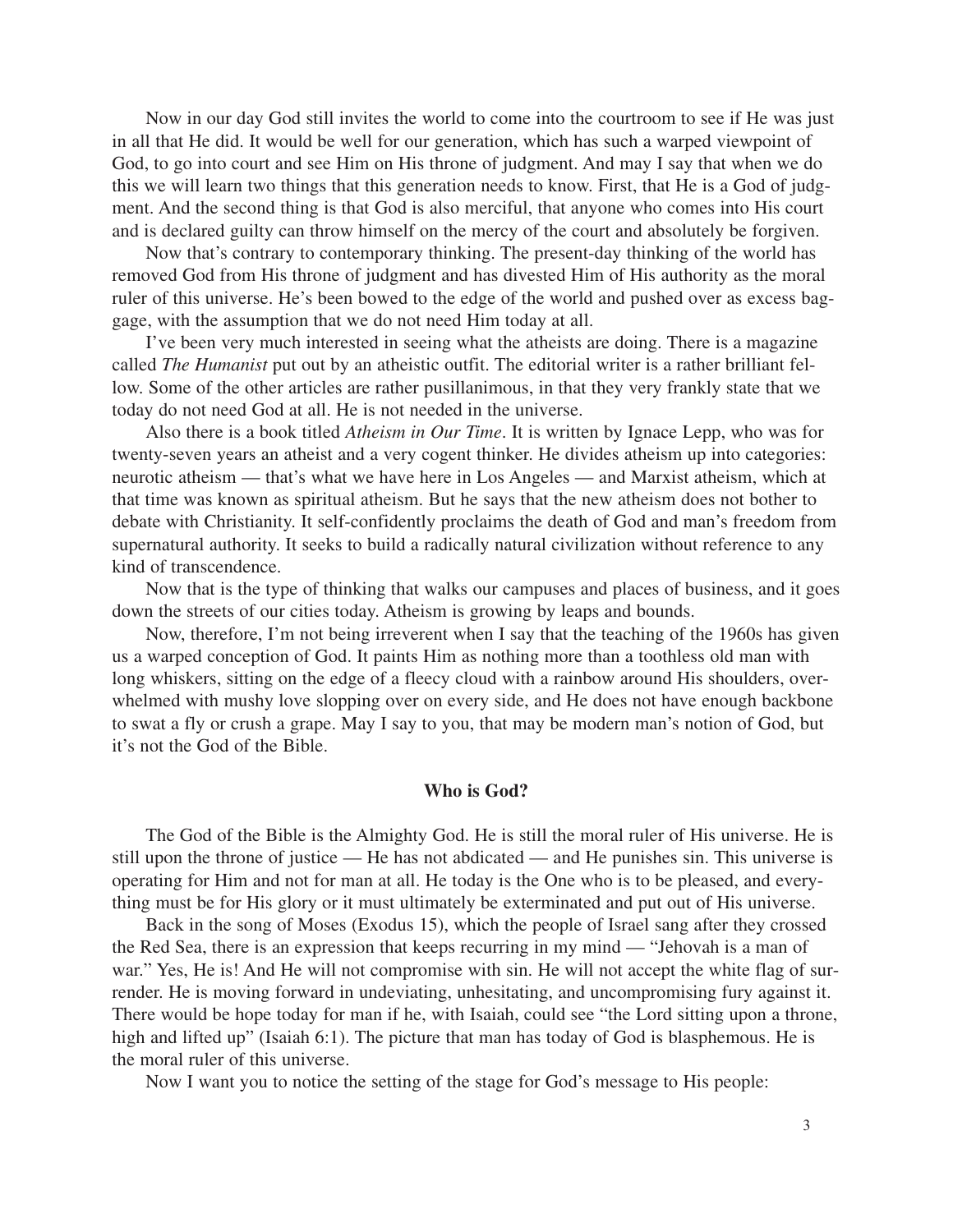*The vision of Isaiah, the son of Amoz, which he saw concerning Judah and Jerusalem in the days of Uzziah, Jotham, Ahaz, and Hezekiah, kings of Judah.* (Isaiah 1:1)

God had raised up Isaiah to speak to four of the kings who reigned in succession over the southern kingdom of Judah. They were men who for the most part were not good kings. Actually they were cheap politicians attempting to make a rapprochement with the powers around them and trying to play politics instead of turning to God.

Now I'm sure first of all that we're not going to make the mistake of thinking that God is talking about someplace else other than Judah and Jerusalem. It's always well to hold this in proper perspective and give the correct interpretation. It has an application for today to be sure, although He is not talking directly to anyone in the western hemisphere. He is talking directly to His own people of Judah and Jerusalem.

Now He does call the entire world to come in. He says:

## *Hear, O heavens, and give ear, O earth; for the LORD hath spoken: I have nourished and brought up children, and they have rebelled against me.* (Isaiah 1:2)

Calling heaven and earth to witness is an expression that occurs back in the Book of Deuteronomy about five hundred years before. When God was ready to put these people into the land of Israel, having taken them out of Egypt, He said in essence: "This land is their land. I give it to them, to be sure, but they are actually homesteading because it really belongs to Me. Their occupancy in that land and the blessing they receive in that land will depend upon their obedience unto Me." So after Moses had put down all the conditions, God said:

## *Give ear, O ye heavens, and I will speak; and hear, O earth, the words of my mouth.* (Deuteronomy 32:1)

When God put them into the land He called heaven and earth to witness the fact that their occupancy depended on the conditions He had laid down.

Five hundred years passed, and God says again, "Come into court, heavens and earth. I want you to see if I'm being just and righteous in what I am doing." He calls the created intelligences — and they are without number — into court to witness what He's going to do next. He's getting ready to put His people out of the land because of their disobedience.

After almost three thousand years, God invites *us* to make a close inspection and to see that even by our modern standards He was right and just.

#### **The Accusation**

Now God's accusation runs like this: "I have nourished and brought up children, and they have rebelled against Me." We are living in a day, of course, when discipline of children has certainly gone out of style. A parent was asked in southern California the other day, "Do you strike your children?" He replied, "Only in self-defense." Today we find that parental discipline is out.

Now will you notice what God has to say concerning a son's rebellion in a family. We're all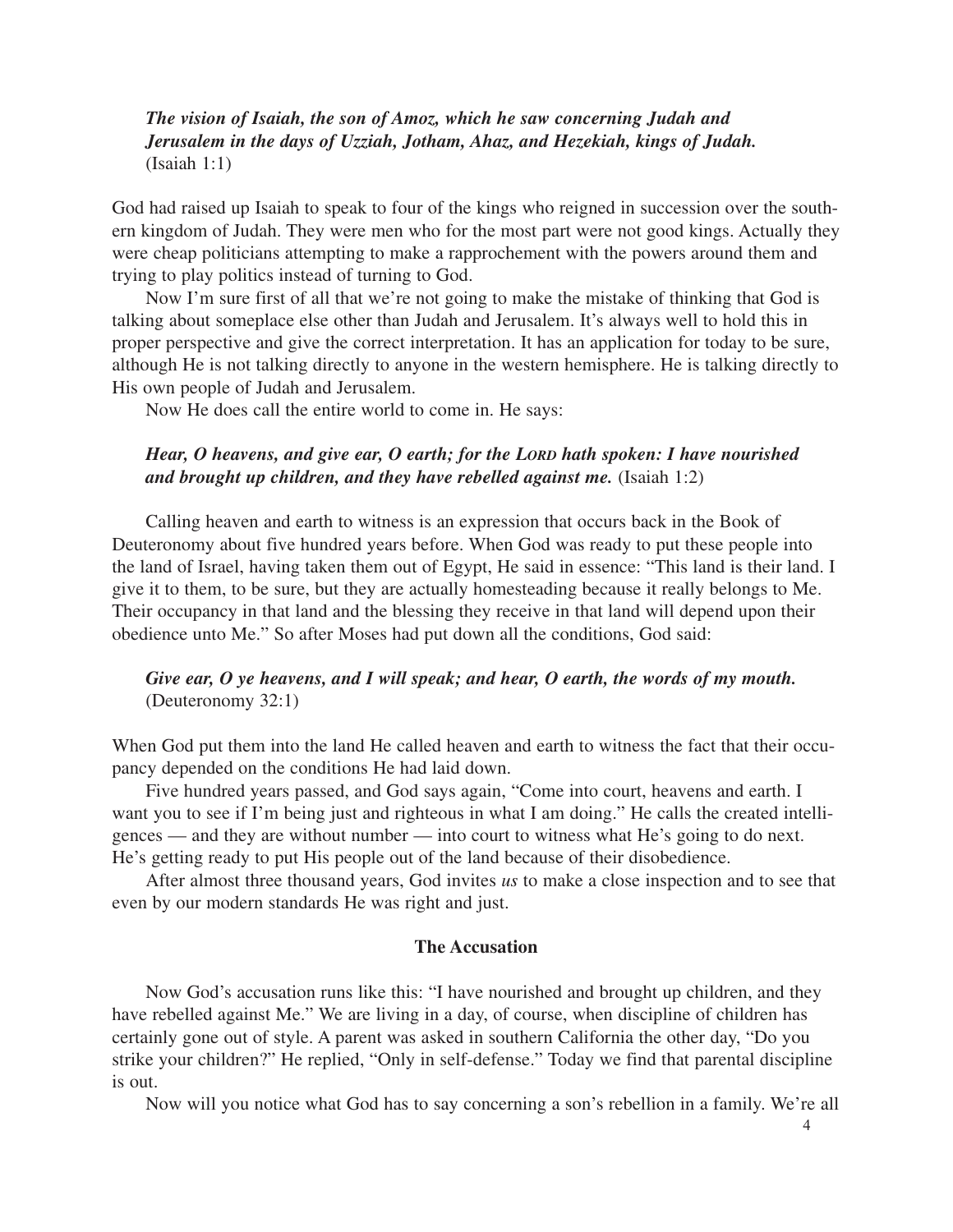familiar with the story of the prodigal son. But did you know that it contradicts the Mosaic Law? The crowd who heard Christ tell of the prodigal son were dumbfounded when He said that the father told the servant to kill the fatted calf instead of killing the wayward son. God is not only just, He is also merciful. But the rebellion of a son is a serious thing. Scripture has a great deal to say about it. Notice the gravity of it as stated in the Mosaic Law:

*If a man have a stubborn and rebellious son, who will not obey the voice of his father or the voice of his mother, and that, when they have chastened him, will not hearken unto them, then shall his father and his mother lay hold on him, and bring him out unto the elders of his city, and unto the gate of his place. And they shall say unto the elders of his city, This, our son, is stubborn and rebellious. He will not obey our voice; he is a glutton, and a drunkard. And all the men of his city shall stone him with stones, that he die. So shalt thou put evil away from among you, and all Israel shall hear, and fear.* (Deuteronomy 21:18-21)

Now that was the law concerning the prodigal son. That was the law that God gave to His people to put down rebellion in the family. And frankly, it might be well to read this today when we have such rebellion among the children.

So in the parable about the prodigal son — who was a rebellious son — when he returned home the father would have been justified in having him stoned. But instead of having him stoned to death, he put his arms around him, received him joyfully, gave him a banquet, and put a royal robe upon him! How could he do that? He could receive his son because the One who was telling that parable was here on earth to be put to death in place of the son. And He is the only One who can tell the story that way, my beloved, because rebellion should be put down. That was God's law.

#### **A Little Humor**

So then in Isaiah's day God wanted all to hear His case against His chosen people: "I have nourished and brought up children, and they have rebelled against me" (Isaiah 1:2). Now I'll paraphrase God's review of their history: "Five hundred years ago I put them in the land and blessed them, I have sent prophets to them, I've sent judges to them, I've granted them their request and given them a king, and they have been prosperous beyond their wildest dreams. Yet in spite of all this, they have rebelled against Me."

Now God indulges here in a bit of humor:

## *The ox knoweth his owner, and the ass, his master's crib, but Israel doth not know; my people doth not consider.* (Isaiah 1:3)

I do not know whether you find humor in the Bible. I have the feeling that there are some saints today who never find any humor in the Word of God. Personally, I think God has a real sense of humor. Have you ever gone to a zoo? When I go there and look at the animals God has made, I find that He has a sense of humor or He would not have made some of them. If you still doubt what I am saying, if you ever come to Los Angeles, go downtown and watch the people go by — you will see what I mean. (Then if you still doubt what I'm saying, go take a look in your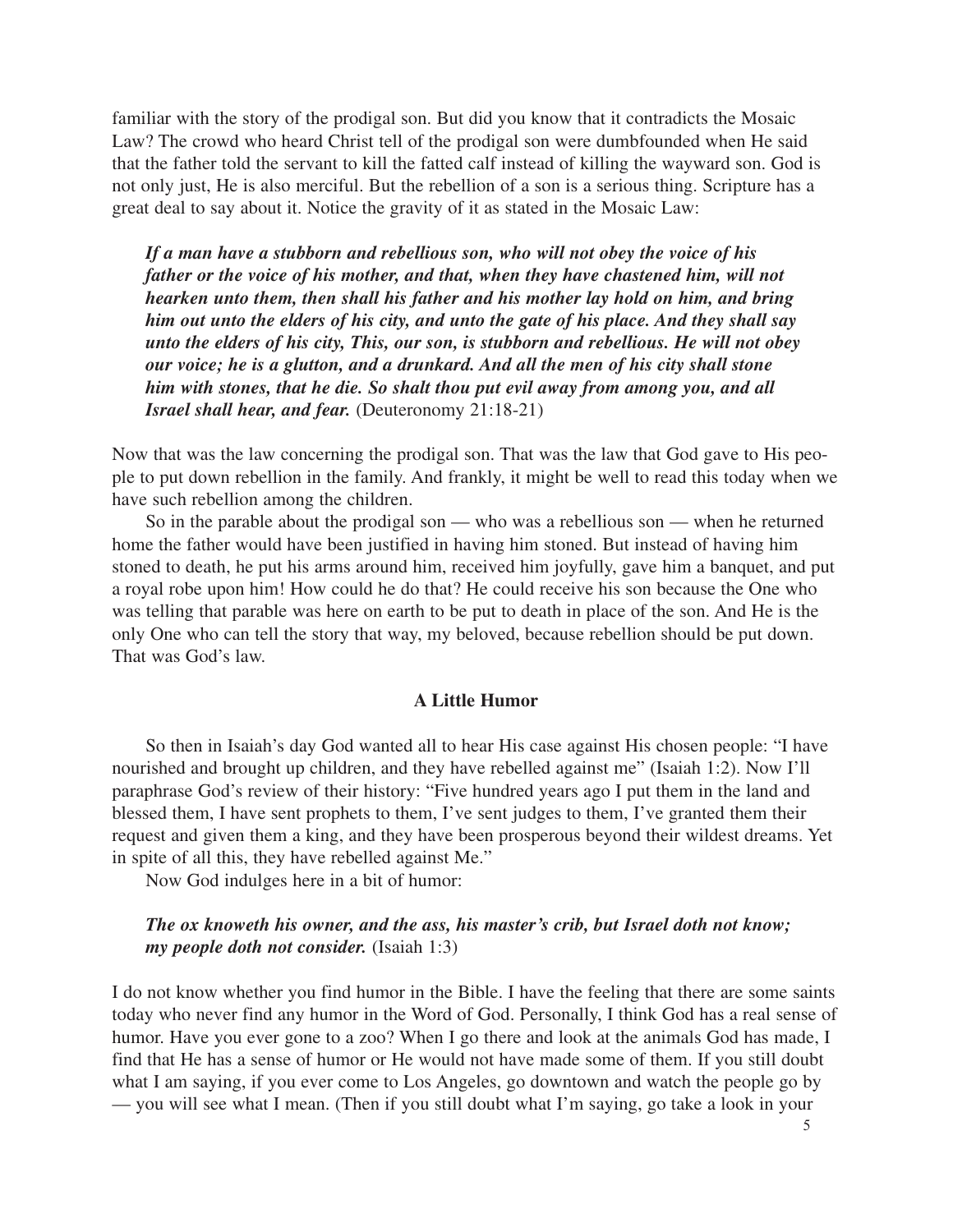bathroom mirror!)

God does have a sense of humor, and there is humor in the Bible. I think it's interesting to note in many cases when God is really lowering the boom on His people, that's when He introduces a little humor. You find it here: "The ox knoweth his owner, and the ass, his master's crib, but Israel doth not know; my people doth not consider."

Notice the two animals He picked, the ox and the ass. Neither the ox nor that little longeared animal has built up a reputation for having a high IQ. In fact, "as dumb as an ox" is an expression we use even today. Yet God says the ox knows his owner. Even a stupid ox knows his owner! And God says the ass knows his master's crib. But you have never seen one of them wearing a Phi Beta Kappa key. Nor have you ever met one with a Ph.D. degree! (Well, I must confess that I have met one or two — but not many. They don't go in for that sort of thing.) But the little ass, he knows his master's crib — that's the place he gets his oats.

While I was a pastor in Cleburne, Texas, there was a vacant lot across from the church and the manse where I lived. I was there for about a year before I was married. And a very poor man from the other side of the railroad tracks used to bring over one of these little long-eared donkeys. He tethered him on a big, long rope in that lot because the grass grew so well there. And the little donkey would eat it down, keep it mowed. The boys and girls in the neighborhood learned to go over and ride the little donkey. And he didn't seem to mind it, he'd just keep eating. One day I thought I'd try it, so I went over and got on his back. And that's when one of the deacons of my church came by and said, "Hello, Preacher! I can't tell — are you on top or the bottom?" But that little donkey paid no attention to any of us. He'd just keep on eating. But late in the afternoon the owner would come for him. When he came tottering along, the little donkey would prick up his ears and start toward him. I always thought of this passage of Scripture. "The ox knows his owner and the ass his master's crib, but My people," God said, "they don't know."

Is it smart today to be an atheist? I'd like for you to know what God is saying to the atheist. He says the atheist is more stupid than an ox or an ass. Why? Because the animals have sense enough to know who takes care of them.

America is being brainwashed today with atheism. The God of the Bible is being left out of everything. The TV and the press will pay scant attention to the sins of the rich and famous, but you let one preacher get into trouble and he'll make the front page. Yet the thousands who are attempting to preach the gospel and stand for God today — they're not news to an atheistic society.

Yet God still says that the ox knows his owner, the ass knows his master's crib, but My people — they do not know. They are stupid! Oh, my friend, they're stupid not to recognize God. May I say, this is a commentary on our sophisticated and suave generation that thinks it no longer needs God, that it can rule Him out. Or as Julian Huxley, the biologist, said, "God has nothing left to do. Operationally, God is beginning to resemble not a ruler but the last fading smile of a cosmic Cheshire cat." And most people today are living as if God does not exist.

I heard the story of the little boy, raised in a Christian family, who was going by himself on his first visit away from home. Although it was only next door for the evening meal, he was enjoying the experience thoroughly. When it came time for all of them to sit down at the table, the little fellow, who was accustomed to hearing grace at the table, bowed his head and shut his eyes. But the home to which he had been invited was not Christian, and they immediately began to pass the food. The little fellow, not having any inhibitions, raised the question: "Don't you

6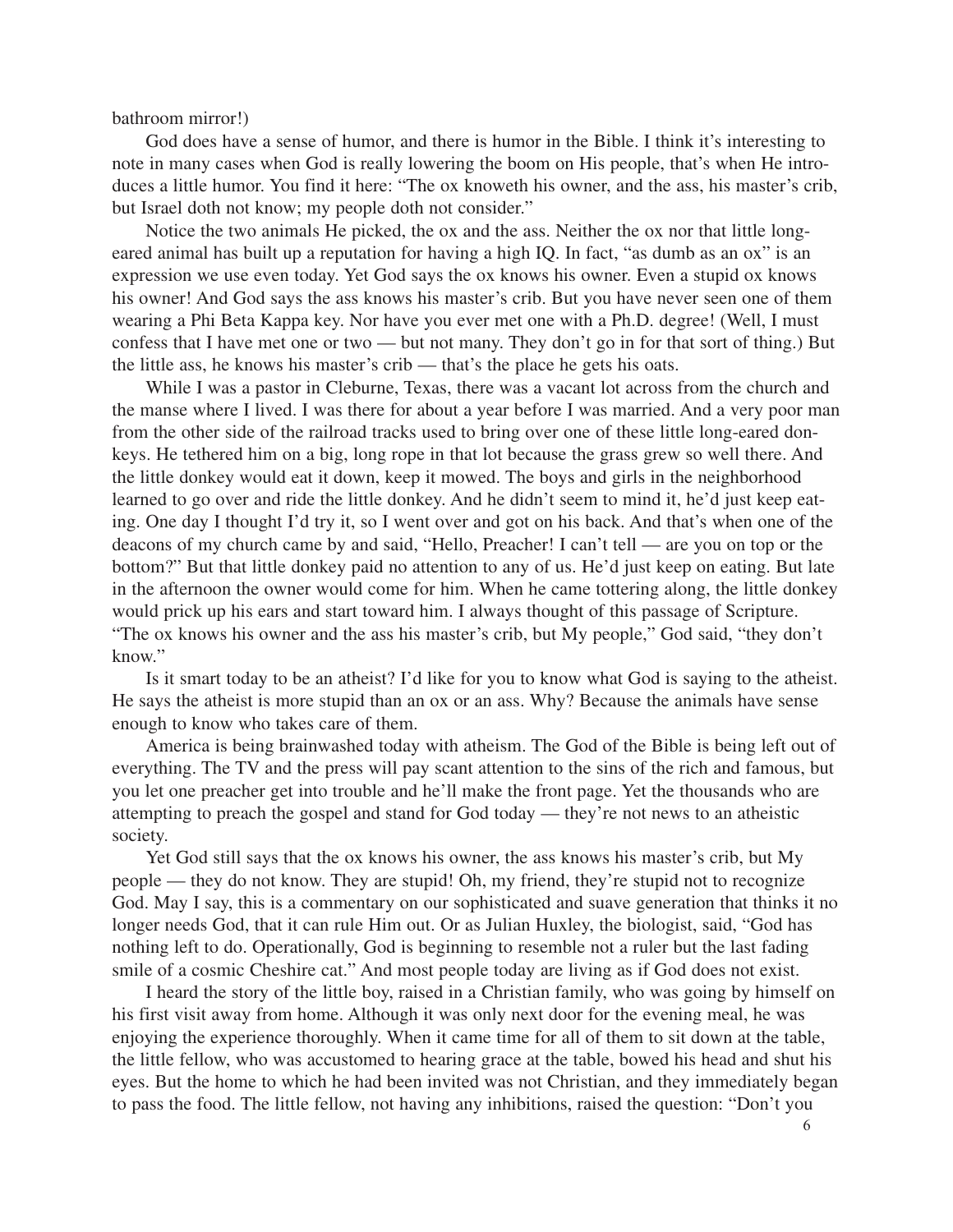folks thank God for your food?" The host was a bit embarrassed but confessed that they did not. The little fellow was thoughtful for a moment and then blurted out, "You're just like my dog he just starts in."

Now God says of His people in a backslidden condition:

# *Ah, sinful nation, a people laden with iniquity, a seed of evildoers, children that are corrupters; they have forsaken the LORD, they have provoked the Holy One of Israel unto anger, they are gone away backward.* (Isaiah 1:4)

Backslidden, sinful nation, laden with *iniquity.* That expression sends us down the corridors of the centuries, and we hear the Man of Galilee saying to this people, "Come unto me, all ye that labor and are heavy laden, and I will give you rest" (Matthew 11:28). Now we know that He meant laden with *iniquity.* His invitation goes out today to those with burdens, and those bowed down with sin, to bring that burden and load to Him and find rest. In this expression, we can hear God still calling America.

#### **Steps Downward**

I want you to notice a philosophy of history that we find in God's Word. The three steps that precede the downfall of any nation are first of all, religious apostasy; second, there is moral awfulness; and third, political anarchy. These are the three steps downward that all the great nations of the past, lying this moment in rubble and ashes, have taken. Rome, for instance, is the classic example.

The historian Gibbon gives five reasons for the decline and fall of the Roman Empire. The first step down is the undermining of the dignity and sanctity of the home, which is the basis of human society. Second, higher and higher taxes, the spending of public money for free bread and circuses for the populace. Third, the mad craze for pleasure, sports becoming every year more exciting, more brutal, more immoral. Fourth, the building of great armaments when the great enemy is within — the decay of individual responsibility. And fifth, the decay of religion, fading into mere form, losing touch with life, losing power to guide the people. These were the downward steps that Rome took, Greece took, and which all the great nations of the past have taken.

If God should call America into court today and specify His charges against us, where would He begin?

#### *Political Anarchy*

Would He begin with political anarchy? Certainly He could, for the press tells of the open scandal that exists today in high places. In spite of all the smoke, it is obvious to the average citizen that there is some fire.

Today in America we have, as I'm sure you recognize, political anarchy. We are in grave danger as a nation. They are trying to doctor that up, trying to patch up the dike by putting in a little plastic here and a little there, and it's all political expediency.

We think if we get a certain party in and a certain party out, or if we get a certain candidate in, we've solved the problems of the nation. I do not discuss politics and I'm not doing it now.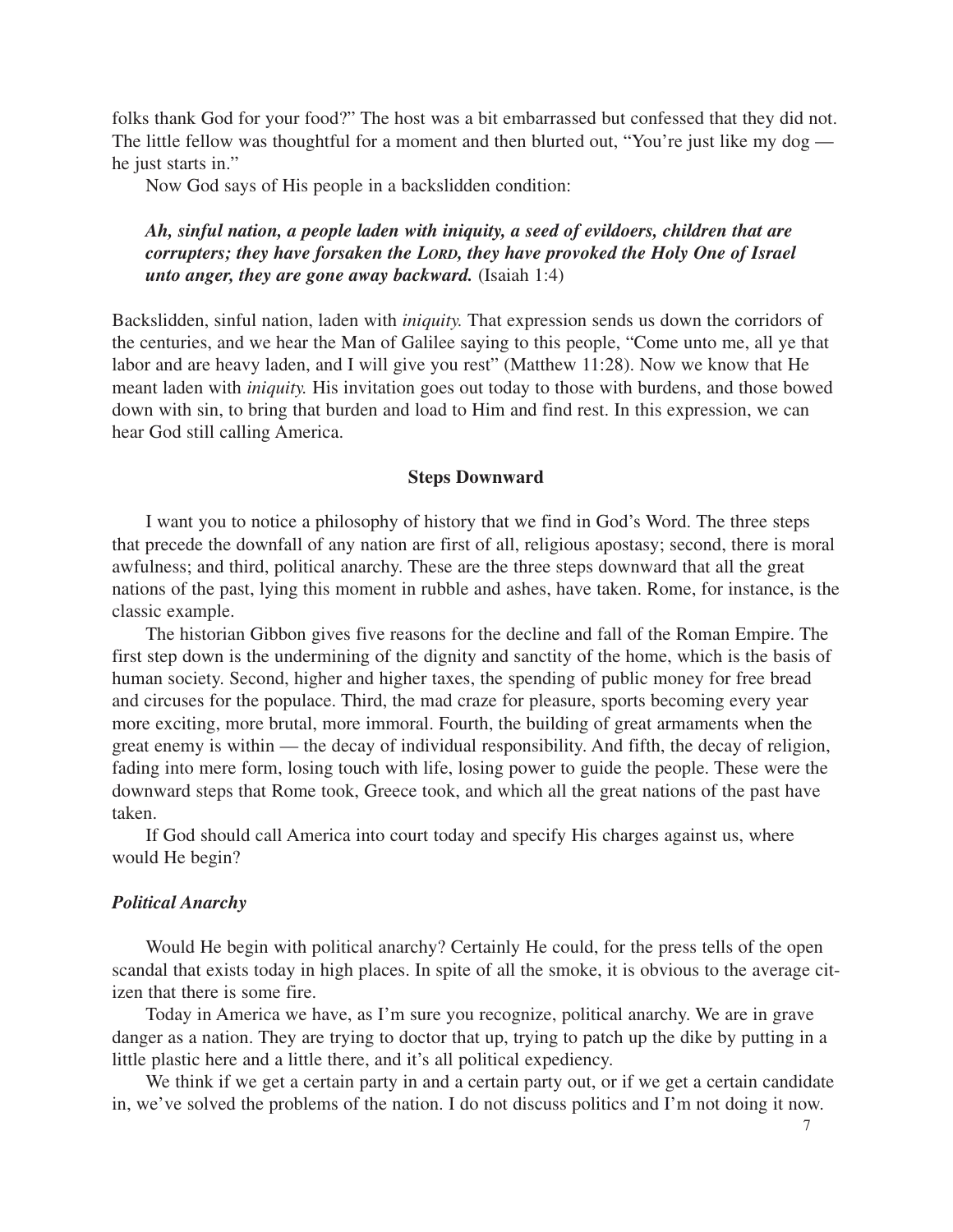But, my friend, just changing parties is not what America needs — any more than you can cure cancer by putting on another suit of clothes.

God *could* put His finger down on political anarchy, which is at work in our beloved nation today, but I do not believe that is where He would begin.

#### *Moral Awfulness*

Would He begin with moral awfulness? It is obvious that there is a moral breakdown in America that is unprecedented in our history, or the history of any other nation.

In one year, Americans have spent 65 billion dollars on alcoholic beverages. Sixty percent of the young people under age 25 have tried some form of illegal drug. Eight billion dollars a year are spent on pornography. Homosexuals have banded together to form one of the most powerful, intimidating forces in politics. One and a half million babies are aborted every year in this country.

Surely God could bring a charge of moral awfulness against our nation, but I do not believe that He would begin there.

Now when the Lord Jesus came to Jerusalem, He could have spoken to them about the political situation. John the Baptist as a prophet rebuked Herod, the king, but did you notice that the Lord Jesus did not attempt to straighten out Herod? Other than referring to him as "that fox," He had no word for Herod whatsoever. Have you ever noticed that He did not attempt to correct the *moral* condition of the city of Jerusalem? It was corrupt. Why, they even brought to Him a woman taken in adultery and He forgave her.

#### *Religious Apostasy*

But I'll tell you where our Lord did put His finger down. It was on religious apostasy. He nearly took the hide off the Pharisees, and they were the fundamentalists of their day. They represented the best in religion. But because their hearts were far from God, they delivered Him to be crucified.

Also, in Isaiah's day, God put His finger down on religious apostasy. In a scathing way He denounced His people:

# *To what purpose is the multitude of your sacrifices unto me? saith the LORD; I am full of the burnt offerings of rams, and the fat of fed beasts, and I delight not in the blood of bullocks, or of lambs, or of he-goats.* (Isaiah 1:11)

These people had a God-given religion. They had a God-appointed ritual in a God-constructed temple, but they were wrong in that which represented the very best in their religion. They were bringing sacrifices and going through the ritual according to the letter of the Law, but their hearts were in rebellion against God, and their lives were lived in sin. God says, "I don't want your sacrifices anymore, I don't want you to bring these vain oblations to Me. I don't want these things, for the very simple reason that your heart is far from Me."

Oh, my friend, it's easy to go to church, even be active in the services there, and still have your heart far from God. Where is your heart? Does God have it? Let me paraphrase what God says, "There's no use coming to church, there's no use going through the ritual. It's all a sham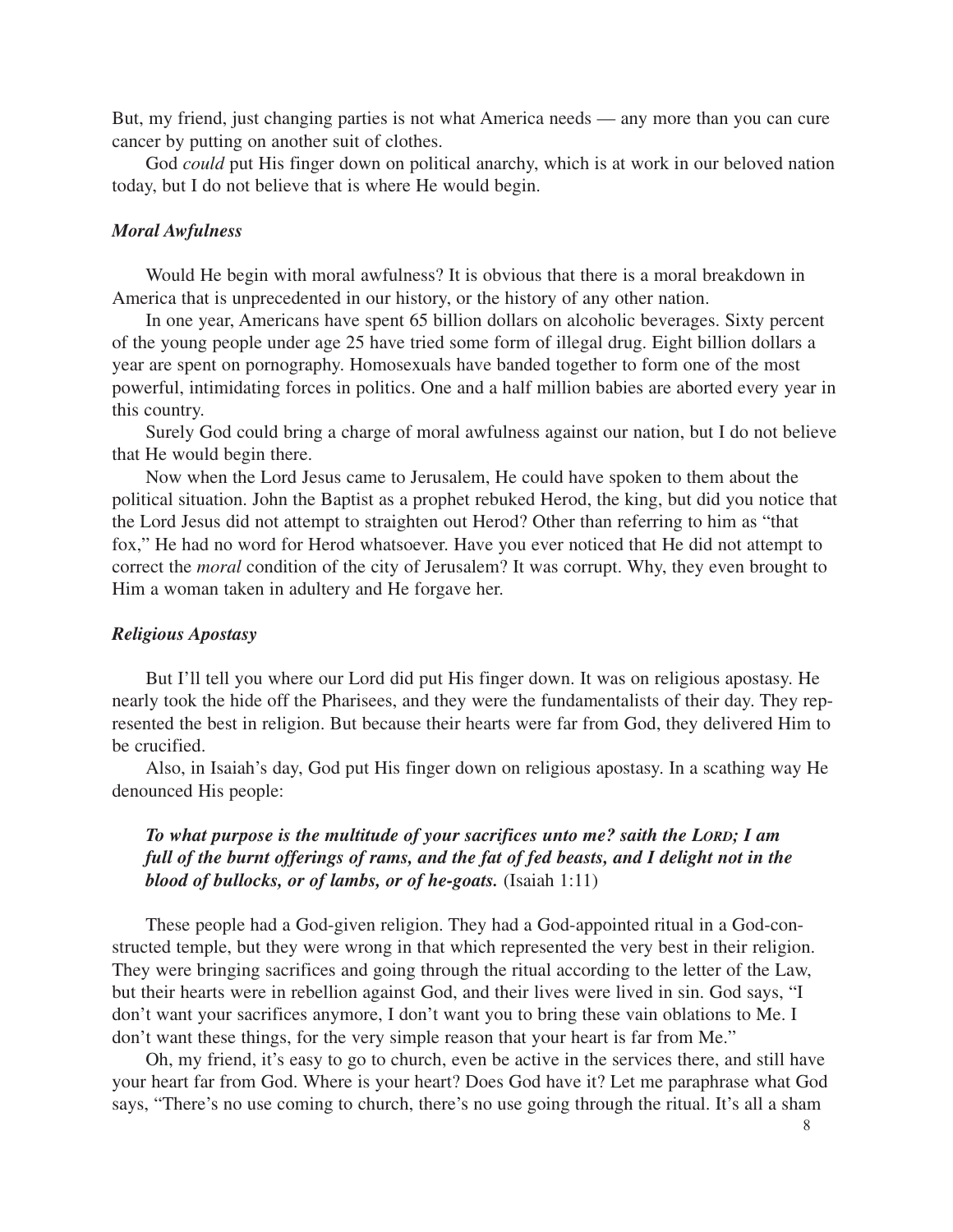and a show — unless your heart is right with Me." What about *your* heart?

Is there spiritual apostasy in this land of ours? Every informed Christian is aware that liberalism and humanism have taken over most of the great denominations of America today.

Dr. Reinhold Niebuhr, one of the mouthpieces of liberalism, was quoted as saying that liberal Protestantism has been inclined to sacrifice every characteristic Christian insight if it only could thereby prove itself intellectually respectable, but that liberalism finds itself unable to cope with the tragic experiences of our day.

The church in America makes no impression on society whatsoever. In Dr. Bernard Bell's book *Crowd Culture*, he states that the 87 million Americans who are associated with some religious body have no real religious impact on American life. He said, "Most Americans regard the church as a form of a respectable minor art, charming if it happens to appeal to you; its only moral function is to bless whatever the multitude at the moment regards as the American way of life."

Some years back a number of preachers joined in with protest marchers in Chicago. Commenting on that, David Lawrence, a columnist, wrote, "Many clergymen seem to have lost the halo of God's light and to have plunged into the darkness of life itself. What a tragic loss to the community in which this happens."

There was a time when the preacher was called the "parson," which meant the "person" of the town. That was true in America at the beginning, but now doctors lead the list: doctors, bankers, scientists, military leaders, educators, corporate heads, psychiatrists, U.S. Supreme Court Justices, local retailers, and then the clergy — and after them, Congressmen. That's where the clergy is today, but they belong at the bottom of the list because the church is no longer declaring forth the Word of God. Someone has said, "The pulpit today has become a sounding board only to declare what people want to hear instead of being a voice in the wilderness speaking for God."

That is the picture of America, and it's not any better in most fundamental churches today, and I think I know them real well.

#### **How Did It Happen?**

Pandora's box of troubles was opened for America back at the turn of the century when professing Christians deserted the midweek service and then, after the first World War, deserted the Sunday night service. And before long there was no difference between the leading deacon's language and that of the local bartender.

Dr. Walter F. Tunks of the University of Akron said, "In the last six thousand years, there have been twenty-one civilizations, and every one of them has gone on the rocks precisely at the point where they let God go."

It was indeed interesting to find in the staid *Wall Street Journal*, when the Depression first began, a brief editorial that went something like this: "What America needs more than railway extension, western irrigation, a low tariff, a bigger cotton crop, and a larger wheat crop is a revival of religion. The kind that father and mother used to have. A religion that counted it good business to take time for family worship each morning right in the middle of wheat harvest. A religion that prompted them to quit work a half hour earlier on Wednesday so that the whole family could get ready to go to prayer meeting." America's problem is the same today; it is a spiritual problem.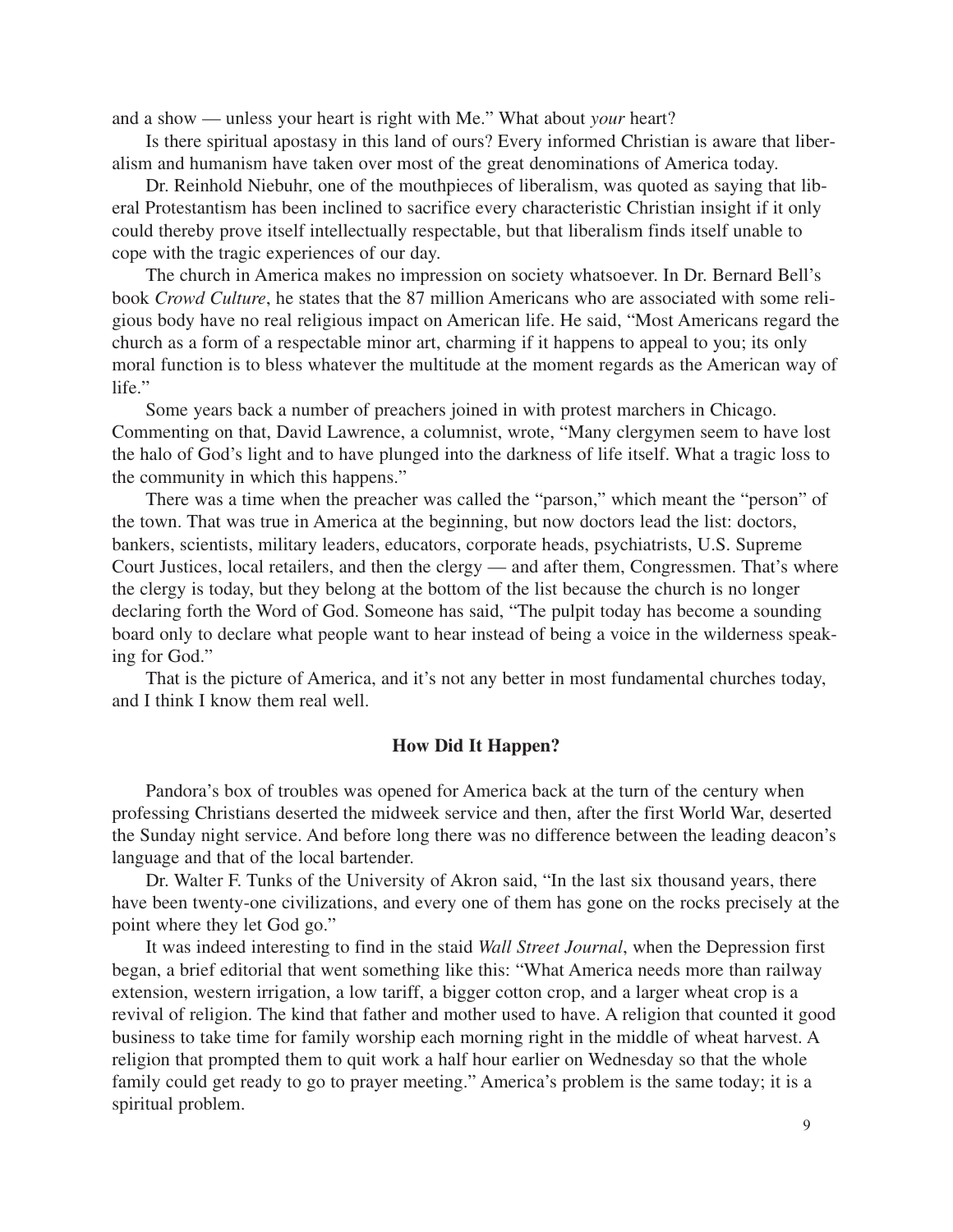Listen to God as He continues His charge against Judah:

# *Bring no more vain oblations; incense is an abomination unto me; the new moons and sabbaths, the calling of assemblies, I cannot bear; it is iniquity, even the solemn meeting.* (Isaiah 1:13)

They were guilty of rebellion against Him. They were bringing the sacrifices, but they needed to remember Samuel's words to Saul, "...To obey is better than sacrifice, and to hearken than the fat of rams" (1 Samuel 15:22).

I am wondering, if the Lord Jesus came to our churches today, would He commend us? Would He compliment us for our faithfulness to Him? Would He tell us how much He appreciates our taking time out to attend the services and how grateful He is for all we are giving to Him? I think not! The One who has "feet like fine bronze," whose "eyes were like a flame of fire," and from whose mouth there goes a "sharp two-edged sword" would not commend us. I think He would tell us that all of our outward form, all of our lovely testimonies and loud profession were making Him sick. Would He not tell us that we needed to repent and come in humility to Him? Surely there is a warning to the churches of America. Our difficulty today is basically spiritual, and until the professing church repents and has revival, there is no hope for America.

#### **A Strange Sentence**

Let us return to the vision of Isaiah. In the courtroom the defendant is now in the box and has been found guilty. All of the charges proffered have been proven; the verdict of the jury is in, and we are ready to hear the sentence of the Judge.

It is a strange sentence. In fact, we stand amazed and aghast at this Judge. Listen to Him,

## *Come now, and let us reason together, saith the LORD: though your sins be as scarlet, they shall be as white as snow; though they be red like crimson, they shall be as wool.* (Isaiah 1:18)

He is saying to the people of Judah, "Settle your case out of court. Do not force Me to render sentence — 'Agree with thine adversary quickly, while thou art in the way with him...'" (Matthew 5:25).

God says that He has a secret formula, a divine alchemy, a potent prescription, a powerful potion, a heavenly elixir that will take out sin. It is not a secret formula like the atomic bomb, but it is more potent! It's the blood of Jesus Christ that He shed on the cross for you and me. You will find it in Isaiah 53 as the One more marred, who suffered more, who died differently, who was wounded for our transgressions. And because He paid the penalty, the Judge is able now to extend mercy to us. Is not God calling America to settle its case out of court?

There are those today who say that since we're the greatest nation in the world, we cannot be brought down, that we today have the most sophisticated weapons. May I say to you, it might be well for us to remember that in the past, during World War II, they said that the Maginot line of defense in France was quite impregnable. It was not. They said that one of the generals would defeat the invaders of Poland when the Nazis went in. He did not. They said that